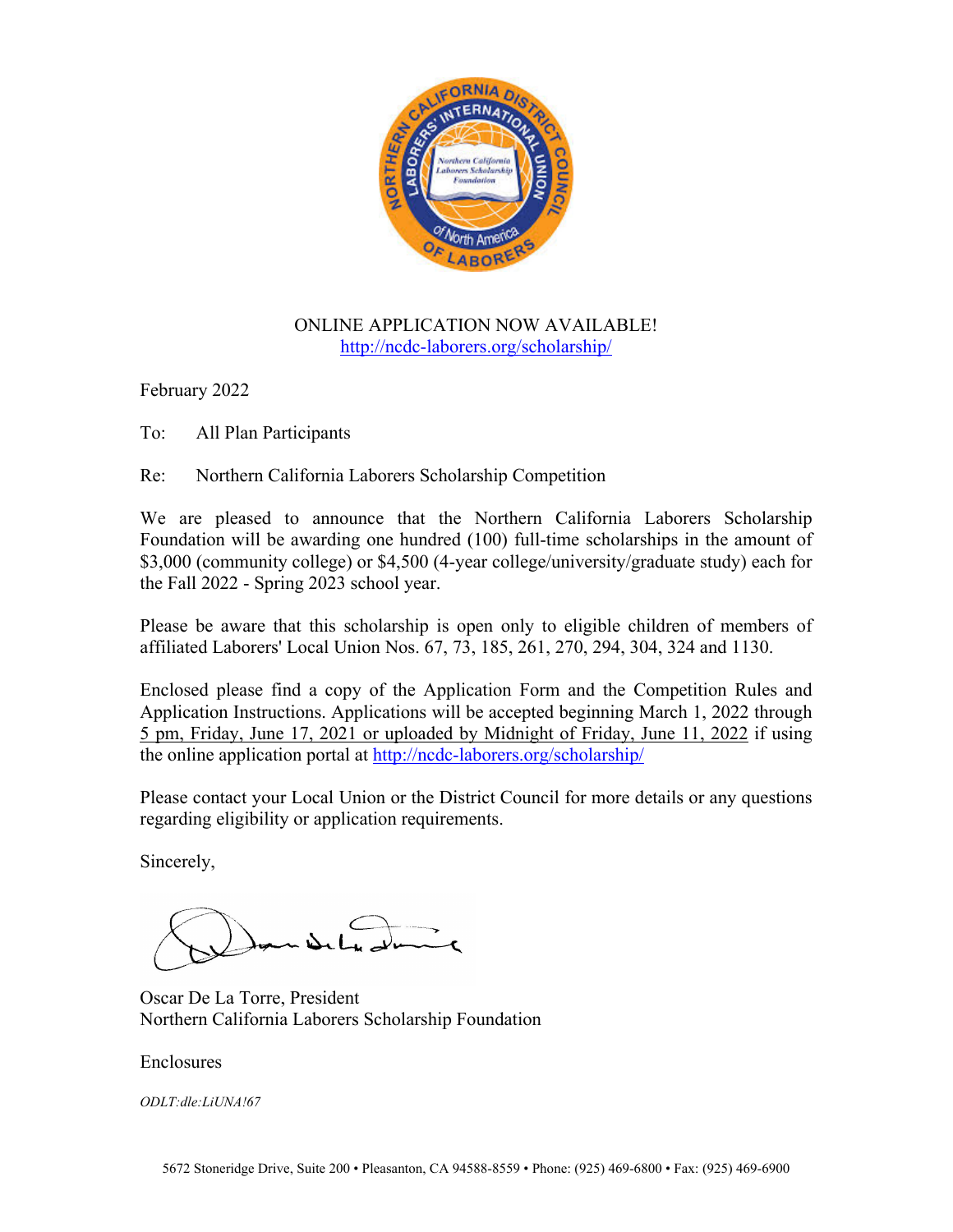

## **BENEFIT STATEMENT ENCLOSED**

**Forwarding Service Requested**

# **Important:**

all annlican All applicants must submit a copy of the qualifying parent's pension statement with this year's application.

# **Pension Statement**

### **STATEMENT OF ACCOUNT**

**ID #:**

**Statement Date:**

#### **Questions?**

**Questions? Please call us at 1-707-864-2800 707-864-2800 or 1-800-244-4530**

**between 8:00 AM and 5:00 PM, Monday through Friday**

|                                   | <b>Pension Statement Summary</b> |
|-----------------------------------|----------------------------------|
| <b>Credited Service:</b>          | 22.000                           |
| <b>Benefit Units:</b>             | 21.700                           |
| Service Benefit Units:            | 21.700                           |
| <b>Estimated Monthly Benefit:</b> | \$1,613.74                       |
| <b>Vesting Status</b>             | <b>YOU ARE VESTED</b>            |

Estimated Monthly Benefit above means how much your single life pension benefit would be when you become vested in the plan and have attained Normal Retirement Age (65). This is not a verification of eligibility. For more information, refer to your Plan Booklet. See back for more information.

# **Pension Statement of Account - Plan Credit Year Ending:**

| <b>Plan Credit</b><br>Year | <b>Worked</b><br><b>Hours</b> | <b>Disability</b><br><b>Hours</b> | <b>Reciprocal</b><br><b>Hours</b> | <b>Credited</b><br><b>Service</b> | <b>Nor Ca</b><br><b>Benefit Units</b> | <b>Reciprocal</b><br><b>Benefit Units</b> | <b>Service</b><br><b>Benefit Units</b> | <b>Benefit</b><br><b>Payable</b> |
|----------------------------|-------------------------------|-----------------------------------|-----------------------------------|-----------------------------------|---------------------------------------|-------------------------------------------|----------------------------------------|----------------------------------|
| 2000                       | 581.50                        | 1040.00                           | 0.00                              | 1.000                             | 1.000                                 | 0.000                                     | 1.000                                  | \$41.45                          |
| 2001                       | 899.00                        | 0.00                              | 0.00                              | 1.000                             | 0.800                                 | 0.000                                     | 0.800                                  | \$64.08                          |
| 2002                       | 1106.00                       | 0.00                              | 0.00                              | 1.000                             | 1.000                                 | 0.000                                     | 1.000                                  | \$78.84                          |
| 2003                       | 1141.50                       | 0.00                              | 0.00                              | 1.000                             | 1.000                                 | 0.000                                     | 1.000                                  | \$81.37                          |
| 2004                       | 1181.50                       | 0.00                              | 0.00                              | 1.000                             | 1.000                                 | 0.000                                     | 1.000                                  | \$58.70                          |
| 2005                       | 1430.00                       | 0.00                              | 0.00                              | 1.000                             | 1.000                                 | 0.000                                     | 1.000                                  | \$71.04                          |
| 2006                       | 1596.50                       | 0.00                              | 0.00                              | 1.000                             | 1.000                                 | 0.000                                     | 1.000                                  | \$79.31                          |
| 2007                       | 1778.50                       | 0.00                              | 0.00                              | 1.000                             | 1.000                                 | 0.000                                     | 1.000                                  | \$88.36                          |
| 2008                       | 1571.60                       | 0.00                              | $\Diamond$ 0.00                   | 1.000                             | 1.000                                 | 0.000                                     | 1.000                                  | \$78.08                          |
| 2009                       | 1268.50                       | 0.00                              | 0.00                              | 1.000                             | 1.000                                 | 0.000                                     | 1.000                                  | \$63.02                          |
| 2010                       | 1499.00                       | 0.00                              | 0.00                              | 1.000                             | 1.000                                 | 0.000                                     | 1.000                                  | \$74.47                          |
| 2011                       | 1212.00                       | 0.00                              | 0.00                              | 1.000                             | 1.000                                 | 0.000                                     | 1.000                                  | \$60.21                          |
| 2012                       | 1204.00                       | 0.00                              | 0.00                              | 1.000                             | 1.000                                 | 0.000                                     | 1.000                                  | \$59.81                          |
| 2013                       | 1654.50                       | 0.00                              | 0.00                              | 1.000                             | 1.000                                 | 0.000                                     | 1.000                                  | \$82.20                          |
| 2014                       | 1144.50                       | 0.00                              | 0.00                              | 1.000                             | 1.000                                 | 0.000                                     | 1.000                                  | \$56.86                          |
| 2015                       | 1397.00                       | 0.00                              | 0.00                              | 1.000                             | 1.000                                 | 0.000                                     | 1.000                                  | \$69.40                          |
| 2016                       | 1020.50                       | 0.00                              | 0.00                              | 1.000                             | 1.000                                 | 0.000                                     | 1.000                                  | \$50.70                          |
| 2017                       | 1124.00                       | 0.00                              | 0.00                              | 1.000                             | 1.000                                 | 0.000                                     | 1.000                                  | \$55.84                          |
| 2018                       | 979.00                        | 0.00                              | 0.00                              | 1.000                             | 0.900                                 | 0.000                                     | 0.900                                  | \$48.64                          |
| 2019                       | 1726.25                       | 0.00                              | 0.00                              | 1.000                             | 1.000                                 | 0.000                                     | 1.000                                  | \$85.76                          |
| 2020                       | 1279.00                       | 0.00                              | 0.00                              | 1.000                             | 1.000                                 | 0.000                                     | 1.000                                  | \$91.17                          |
| 2021                       | 2019.00                       | 0.00                              | 0.00                              | 1.000                             | 1.000                                 | 0.000                                     | 1.000                                  | \$174.44                         |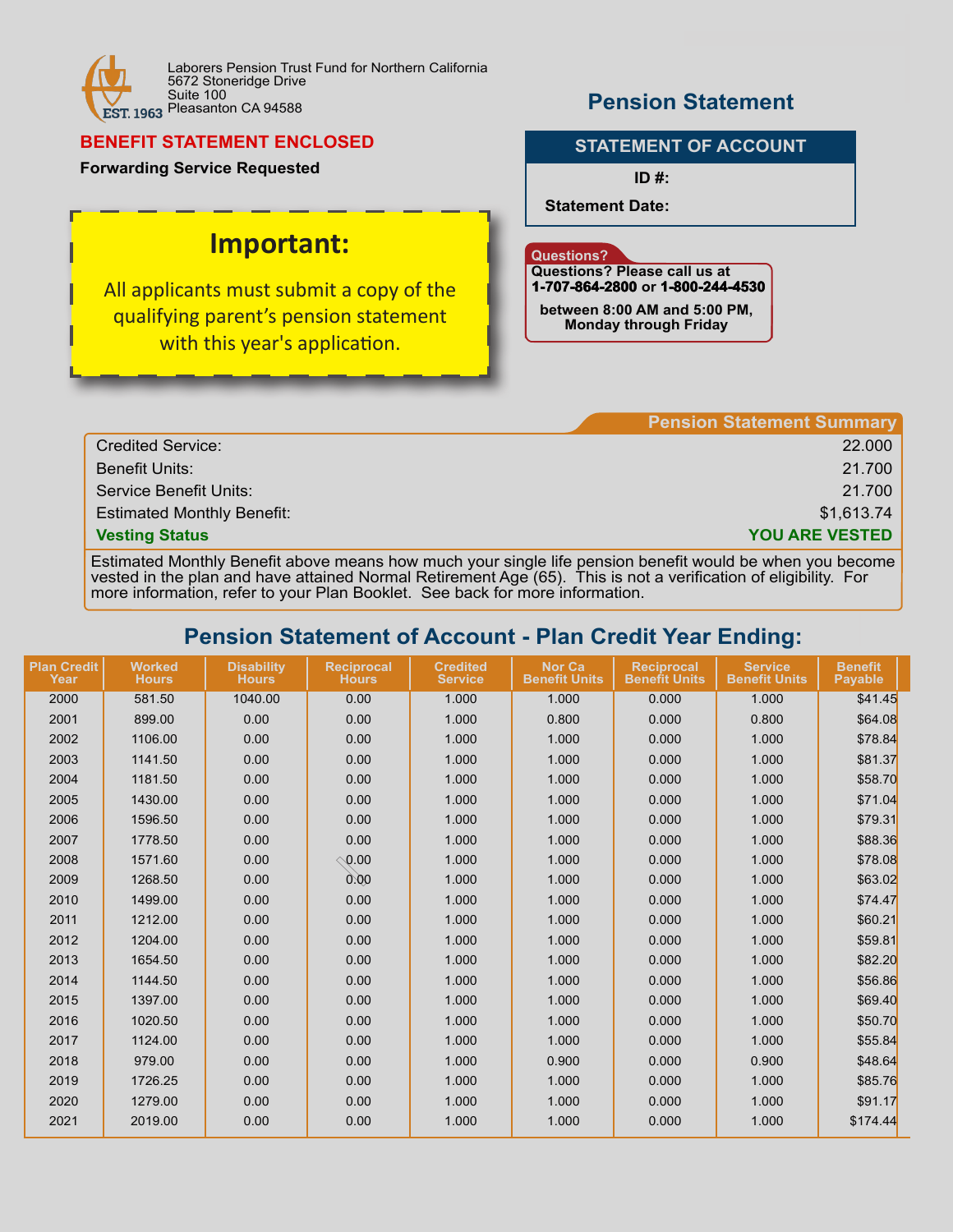# **Northern California Laborers Scholarship Foundation**

#### **2022 Scholarship Award Program - Competition Rules and Application Instructions \*DEADLINE FRIDAY, JUNE 17, 2022\***

This year's program will award one hundred (100) college scholarships of \$3,000 (community college) or \$4,500 (4-year college/university/graduate program) each, which must be used for full-time study at any nationally accredited U.S. 2-year college or 4-year college/university or graduate program in the upcoming school year. The following are the general rules and instructions for the 2022 Scholarship Award Program. You may apply online at ncdc-laborers.org/scholarship OR by mailing the application and checklist requirements.

#### **Who May Apply:**

The applicant must be a child or legally adopted child of a member of a Local Union affiliated with the Northern California District Council of Laborers (open to Laborers' Locals 67, 73, 185, 261, 270, 294, 304, 324, and 1130 only).

The parent of the applicant must be a member in good standing with the Local Union for at least one (1) year immediately preceding the date of application and have had a minimum of 1 Pension Credit earned or 500 hours reported to the Trust Funds within Plan Year ending August 31, 2021. If the parent is deceased, the parent must have been a member in good standing for at least one (1) year immediately preceding the date of death. If the parent is retired, the parent must be a member in good standing for at least one (1) year immediately preceding the date of application (i.e. retiree dues currently being paid).

The applicant must be either:

- a high school senior of a public or private school who is graduating by the end of Spring 2022 and plans to attend, full-time, an accredited college, or university in the United States, or
- a General Education Diploma student who will receive his/her GED by the end of Spring 2022 and plans to attend, full-time, an accredited college, or university in the United States, or
- a student currently enrolled at an accredited college, or university in the United States and will continue to attend, full-time.
- **Any scholarship awarded to a student who does not, at any time during the award period, attend full-time, an accredited college, or university in the United States, will be revoked.**

#### **Instructions:**

Applications will be accepted beginning March 1, 2022. **DEADLINE** - All of the following items on this checklist must be received as a complete packet via the online application website or in our office in Pleasanton by **5:00 pm on Friday, June 17, 2022.**

- $\Box$  1. APPLICATION FORM completed and signed by the applicant.<br>  $\Box$  2. ESSAY a short essay on the subject of a notable figure. key g
- 2. ESSAY a short essay on the subject of a notable figure, key group, or event in the labor movement, and their contribution to the movement.
- $\Box$  3. OFFICIAL TRANSCRIPT (current school) must be in the original, unopened school envelope sealed by an authorized official of the school and should be included in the complete application packet.

**Tip: Request your transcript early; some schools take a few weeks or longer to process a request.**

- $\Box$  4. LETTERS OF RECOMMENDATION applicants should submit between one and three letters of recommendation giving information about their character and ability. These may be from teachers, community leaders, family friends, or others who know the applicant. Letter(s) of recommendation should be submitted with the application form.
- $\Box$  5. UNION MEMBERSHIP STATUS LETTER all applicants must request and submit a letter from the Local Union verifying the parent's membership status. Please request this letter directly from the Local where dues are paid.
- $\Box$  6. COPY of LABORERS TRUST FUNDS PENSION STATEMENT all applicants must submit a copy of the qualifying parent's pension statement showing proof of the accrual of a minimum of 1 Pension Credit earned or minimum of 500 hours reported to the Funds Office for the Plan Year ending August 31, 2021.

#### **It is the responsibility of the applicant to ensure that all the above items are received on time and that they are sent to: NORTHERN CALIFORNIA LABORERS SCHOLARSHIP FOUNDATION, 5672 Stoneridge Drive, Pleasanton, CA 94588 or submitted via the application portal at<http://ncdc-laborers.org/scholarship/>**

Please note that any incomplete submissions, submissions sent to any other address, or submissions received after the deadline will not be entered into the competition. Applications must be delivered via the online application portal on the scholarship website or by any mail/delivery service. Faxed/emailed applications will not be considered. Paper applications must be received no later than 5:00 pm on Friday, June 17, 2022 or online applications must be uploaded by midnight on Friday, June 17, 2022. Due to the volume of mail we receive, we are not able to confirm our receipt of your application. If you require delivery confirmation, please use a mail/delivery service that can provide you with a confirmation and/or tracking number. Online applications will automatically receive an electronic receipt by email.

#### **Awarding Scholarships:**

 The Northern California Laborers Scholarship Foundation will submit all complete and timely applications to the University Scholarship Selection Committee, an independent outside group composed entirely of professional educators. Apart from verifying the eligibility of the applicant, Northern California Laborers Scholarship Foundation will not exercise any choice among the various applicants or indicate in any way that one applicant should be favored over another. Based on factors normally used in awarding academic scholarships, the Selection Committee will submit to the Northern California Laborers Scholarship Foundation the list of the finalists to be awarded scholarships. The Northern California Laborers Scholarship Foundation will not impose restrictions of any kind on the course of study. Recipients may accept any other grants or awards which do not rule out scholarship aid or other sources. The recipient must remain a full time student during the entire school year for which the scholarship is awarded.